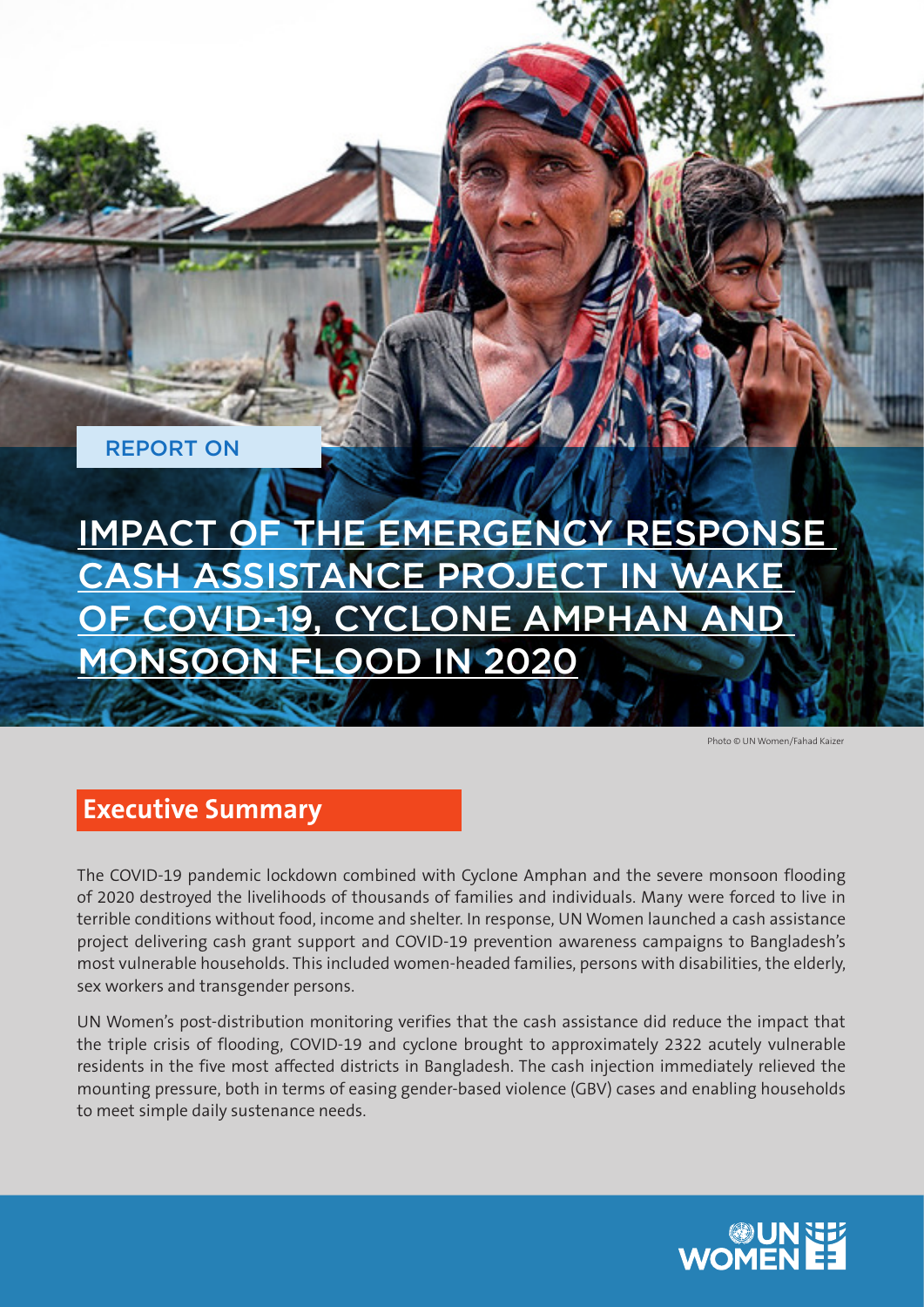## **Background**

Bangladesh sees climate related disasters on an annual basis. The confluence of COVID-19, Cyclone Amphan and four spells of monsoon flooding in 2020 significantly impacted Bangladesh and its people in differing and devastating ways.

In March 2020, the Government of Bangladesh announced a nationwide shutdown in the form of general holiday; a preventative measure designed to stop the spread of COVID-19. The effects of this were compounded when Cyclone Amphan tore through south-western Bangladesh in May, followed by extreme flooding in the north from July to September. Together, the affected population bore excessive socio-economic burdens.

Cyclone Amphan ravaged the coastal areas of Bangladesh on 20 May 2020 with Satkhira district being one of the hardest hit. The cyclone eroded embankments and destroyed mud houses; fisheries were washed away, and with them, the livelihoods relied upon by thousands of families.

Just two months prior to Amphan, the COVID-19 outbreak had already brought Bangladesh to a grinding halt. With tens of thousands of coronavirus cases reported and thousands more people losing their income whilst living in disaster-affected areas, the country faced unprecedented challenges.

Though the threat of COVID-19 was still ongoing, the Bangladesh Government relaxed shutdown measures from 31 May 2020. The economy began re-opening and trains and ferries started running again. Despite this, business was not the same and livelihood opportunities remained limited.

Considering the overall situation, UN Women worked in partnership with local women-led CSOs to target lifesaving assistance to the country's most marginalised and socially excluded groups. Since 2019, UN Women has been partnering with 56 women-led CSOs to promote gender equality and women's empowerment in humanitarian contexts. These CSOs played a critical role in delivering UN Women's COVID-19, flood and Amphan response.

# **Objective**

UN Women provided cash-based assistance to the most affected women and marginalised groups. The aim of the cash assistance was to help people meet their immediate basic needs; to mitigate some of the socio-economic impacts of Cyclone Amphan, the floods and COVID-19; and to support the community in complying with the government stay-at-home and social distancing orders. The initiative also sought to increase general awareness of the COVID-19 virus and to alleviate the inordinate impact it has had upon the female population.

## **Targeting the Most Vulnerable**

The Multi-Sectoral Anticipatory Impact Analysis and Needs Assessment conducted by the Needs Assessment Working Group (NAWG) identified the most vulnerable districts based on five key composite indicators: risk of exposure to COVID-19; demographic and social vulnerability; economic and social capital; and historical disaster vulnerability. Female-headed households were identified as one of the most vulnerable groups in that report. Women, the gender diverse population, sex workers and migrant workers, were identified as the most vulnerable and likely to be affected by COVID-19

at a consultation with the Gender Monitoring Network (GMN) .

UN Women and Christian Aid finalised the beneficiary list in consultation with GMN and UN Women partner CSOs that work directly with the target groups. Some 2,322 beneficiaries from Jamalpur, Kurigram, Potuakhali, Satkhira and Khulna were selected in order of need. The overall process was carried out in coordination with the local government authorities. Following the Sphere guidelines, beneficiaries were selected if they were:

- Economically and socially marginalised femaleheaded households (including widowed, divorced, separated or single women);
- Poor households with a lactating mother, pregnant woman, differently-abled person, elderly person, chronically sick resident or that were child-headed;
- A gender diverse person;
- A GBV survivor;
- Returnee female migrant workers.

<sup>1.</sup> A network of community-based women's organizations, CSOs, and gender-issue focused NGOs formed right after Bangladesh got stricken by COVID 19 to facilitate exchange of information and tools among network members, to encourage peer support and build joint advocacy efforts to ensure the needs of women, girls and gender-diverse persons, particularly the most vulnerable, are rightly realized and addressed in the National Prevention and response efforts..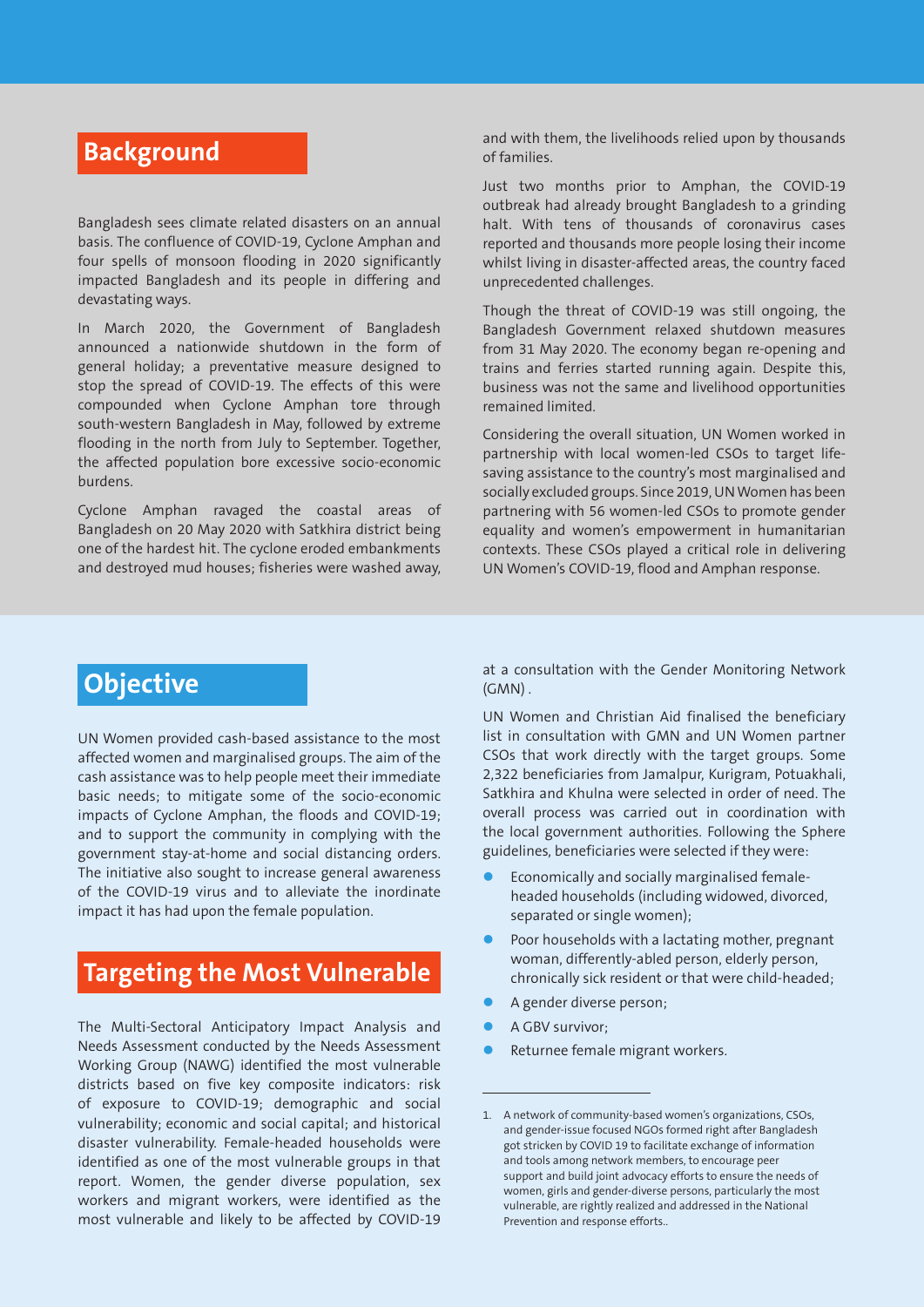### **Assistance for those in need**

Of the total 2,322 most marginalised people who received the lifesaving cash assistance through mobile fund transfer, 99 percent (n=2309) were female and the remaining (n=13) were gender diverse. The project also supported 130 sex workers. A significant number of the ethnic minority communities (Munda) in Satkhira and Khulna supported under this project did not receive assistance from any other provider. Total indirect beneficiaries were calculated as approximately 11,540 individuals.



Photo © Christian Aid

#### **TABLE 1**

| <b>District</b> | <b>Female</b> | <b>Transgender</b> | <b>Total</b> |
|-----------------|---------------|--------------------|--------------|
| Kurigram        | 539           | $\Omega$           | 539          |
| Jamalpur        | 526           | 10                 | 536          |
| Patuakhali      | 446           | 1                  | 447          |
| Khulna          | 598           | $\mathcal{P}$      | 600          |
| Satkhira        | 200           | $\Omega$           | 200          |
| <b>Total</b>    | 2,309         | 13                 | 2,322        |

**It was becoming difficult for my children to support me due to lack of income in Corona. I was in dire need of this money to buy medicines and food.** " "

#### **Asheda 70, widow**

Besides the cash assistance, a total of 263,816 individuals received information via SMS on protecting themselves against COVID-19. A further 278,943 individuals received SMS messages on GBV resources. Out of these, 30 percent of these recipients were women while 4 percent (11,983 individuals) were Imams.

Financial aid was distributed via a mobile cash transfer mechanism. Given the pandemic-related mobility restrictions, this phone based cash transfer was very effective. The beneficiaries received the cash in-hand

without needing to leave their homes or wait in queues. The implementing organisations were also relieved from going door-to-door to distribute the cash. This mechanism faced some initial challenges but overall proved to be highly effective under the circumstances.

#### **TABLE 2**

| <b>Response</b>                    | <b>Pre assistance</b> | <b>Post assistance</b> |
|------------------------------------|-----------------------|------------------------|
| know details of<br>safety measures | 32%                   | 83.83%                 |
| know little                        | 57%                   | 12.77%                 |
| do not know                        | 11%                   | 3.40%                  |
| <b>Total</b>                       | 100                   | 100                    |

A significant increase in knowledge of COVID-19 safety and prevention measures was observed in-situ in pre and post-assistance. It's clear that as a result of programme initiatives, the respondents significantly increased their personal awareness of precautions such as mask-wearing, hand-washing and social distancing, as reflected in table 2.



Photo © Christian Aid

The local level women's CSOs were essential to the process of selecting the most vulnerable recipients, reaching out to them and delivering assistance in a timely manner. They also effectively mobilised local administrations and communities in the project, avoiding tension over beneficiary selection criteria and the likelihood of a drawn-out implementation process.

The project was successful in its coordination of the CSOs, local government, and the marginalised groups. This collaboration will help establish future favourable relationships for the vulnerable women, especially with socially excluded groups.

### **Beneficiary Benefits**

The cash assistance could not have come at a more opportune junction in May, as the COVID-19 pandemic reached its peak while beneficiaries languished in the aftermath of the cyclone.